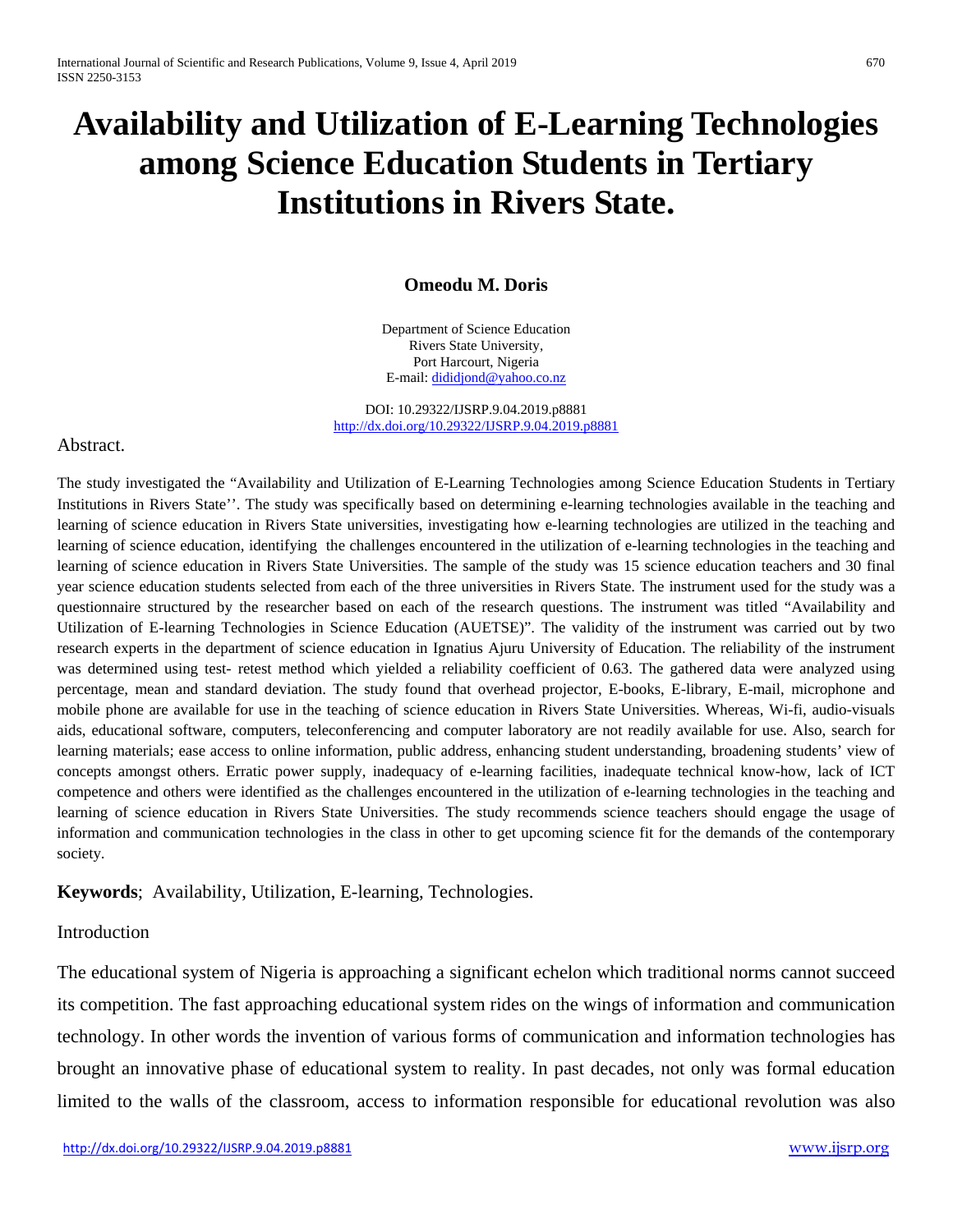denied. Invention of information and communication technologies has conked out the restrictions on formal education system in recent times. The application of ICT in higher institutions is more critical today than ever before since its growing power and capabilities are triggering a change the learning environments in education (Pajo & Wallace, 2001). Teaching and learning through the implementation of information and communication tools has revolutionized beyond the ordinary classroom, teacher, chalk and blackboard.

Education today is evolving around from the traditional system of learning due to the emergence of new technologies in transmitting information and communication. Statistics have shown that more than eighty percent of students in the higher institution of learning are privileged to access smart phones and more than few own laptops which give them unrestricted access to internets, information pertaining to their various discipline is readily available in goggle and other search engines. According to Abiodun-Oyebanji and Omotayo (2012), information and communication technology is the combination of computer and telecommunication system to improve the quality of teaching, learning, research and communication through its gathering, processing, connecting, storing, analyzing data functions and dissemination of information. Information and communication technology resources according to the Nigeria National Policy for Information Technology (2007), includes any equipment or interconnected system or sub-system of equipment that is used in the automatic acquisition, storage, manipulation, management control, display, switching, interchange, transmission or reception of data or information.

E-learning could be regarded as the application of information and communication technologies and electronic media in teaching and learning process. E- learning is the appropriate application of the computer and electronic systems to enhance the transfer of skills and knowledge in a more comprehensive approach not restricted to a particular courses, technologies or infrastructure (Rosenberg, 2001). In a broad sense, Wikipedia (2010) described e-learning as type of teaching and learning which encompasses all forms of educational technologies such as multimedia learning, Computer Based Interaction (CBL), Technology Enhanced Learning (TEL), Virtual Education, Internet/computer Based Training e.t.c. Ajayi (2008) explained that the use of these technological resources include various methods such as systematized feedback, computer-based operation, world wide website (www), teleconferencing (audio and video conferencing) and computer assisted instructions (CAI)..

Okereke (2005) noted that, in the developed countries e-learning technologies such as electronic mail, virtual classroom, teleconferencing, and internet based learning among others has been adopted to aid education for several years. Due to globalization and information revolution, e-learning mechanism is gradually annihilating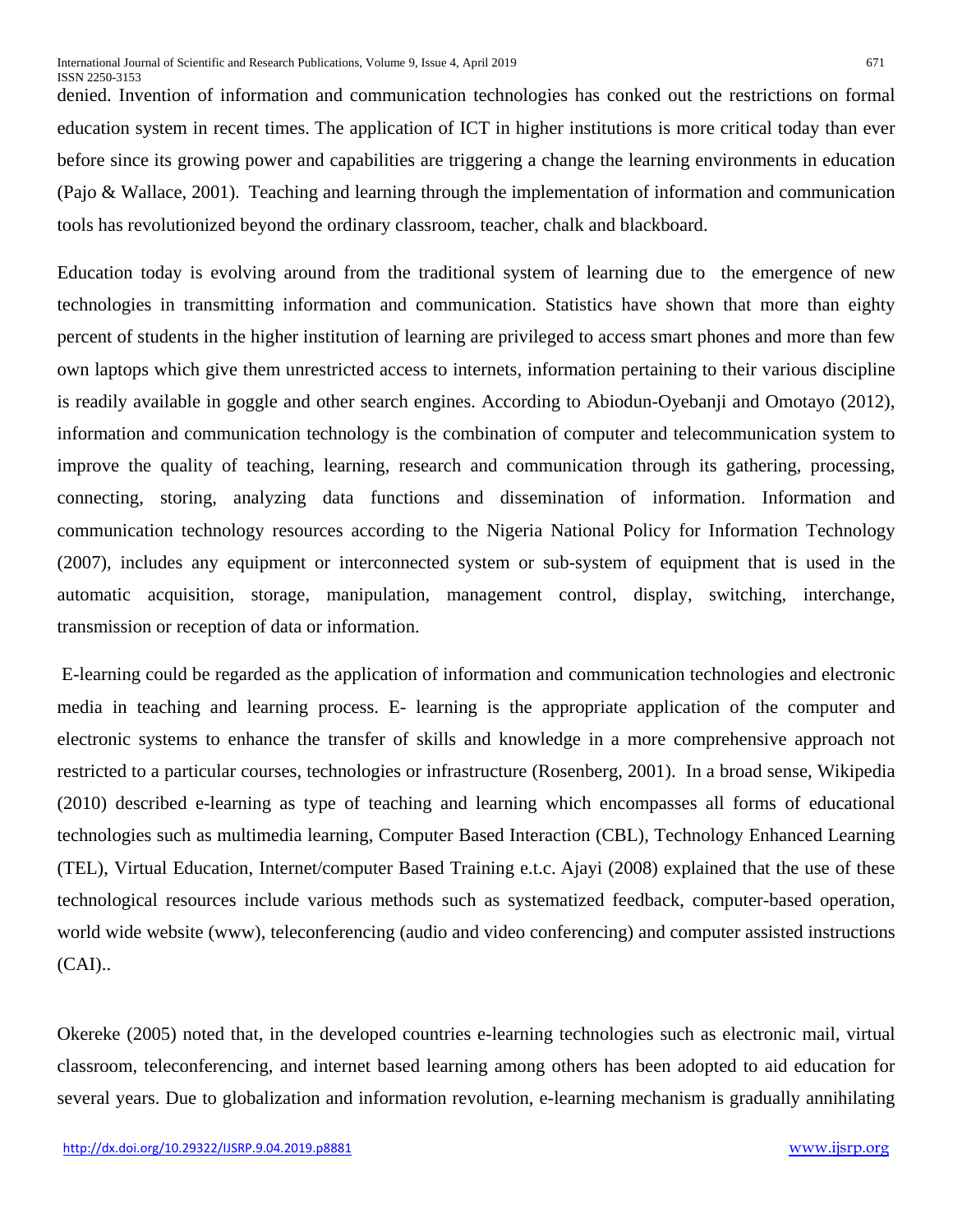traditional teaching and learning methods in schools that intends raising global competitive learners. ICTs are said to help expand access to education, strengthen the relevance of education to the increasingly digital work place, and raise educational quality helping to make teaching and learning an engaging, active process connected to real life and many more (Ike, Iwu and Chimezie, 2006). *ICT, according to Newhouse (2002b) promote active learning as it develops an appropriate level of capability in students making it possible for them to become more engaged with their own learning, and to achieve learning outcomes across the curriculum. He went on to point out that it support pedagogical practices that provide learning environments that are more learner-centred, knowledge-centred, assessment-centred, and community centred. Bozalek (2011) considered this ICT as emerging technologies which usually will influence greatly on teaching, learning, or creative inquiry on learners or those technologies which are on the rise, like podcasts, blogs and e-books etc, have lived up to expectation as it appears to be very vital to education, he stressed further that because of the low cost and its ease of access and usage, podcast is viewed as very useful in education.*

Information and communication technologies represent a new paradigm in education that at onset grows on the edge in relative obscurity and often seems to be of no threat or even of little value to users of the sustaining technology *(***Sloan,** *2011)*. As time fast approaches, information communication technologies that was once not given proper consideration in education due to the fixation to traditional teaching method has conveyed major advancement to the field of impacting knowledge. *Omatoyo and Umoru (2015) affirmed that e-learning technologies have the potential to innovate, accelerate, enrich and deepen skills, motivate and engage students, help students relate school experiences to work practices, create economic viability for tomorrows workers as well as strengthen teaching*. Application of E-learning technologies in education in recent time has enhanced the momentum of impacting knowledge and values to learners at any particular time and place. Elearning creates an open learning environment for learners without restrictions to the level of available information. Clover (2017) opined that e-learning facilities such as web based learning benefits education in diverse ways which include;

- Efficiency in delivering courses online
- Promotes active and independent learning
- Enhances flexibility and convenience in teaching and learning
- It also enhances repeat and retention of lessons and instruction.

According to Manir (2017)The use of new multimedia technologies and the Internet in learning is seen as a means to improve accessibility, efficiency and quality of learning by facilitating access to resources and services as well as remote exchanges and collaboration. E-Learning incorporates a wide variety of learning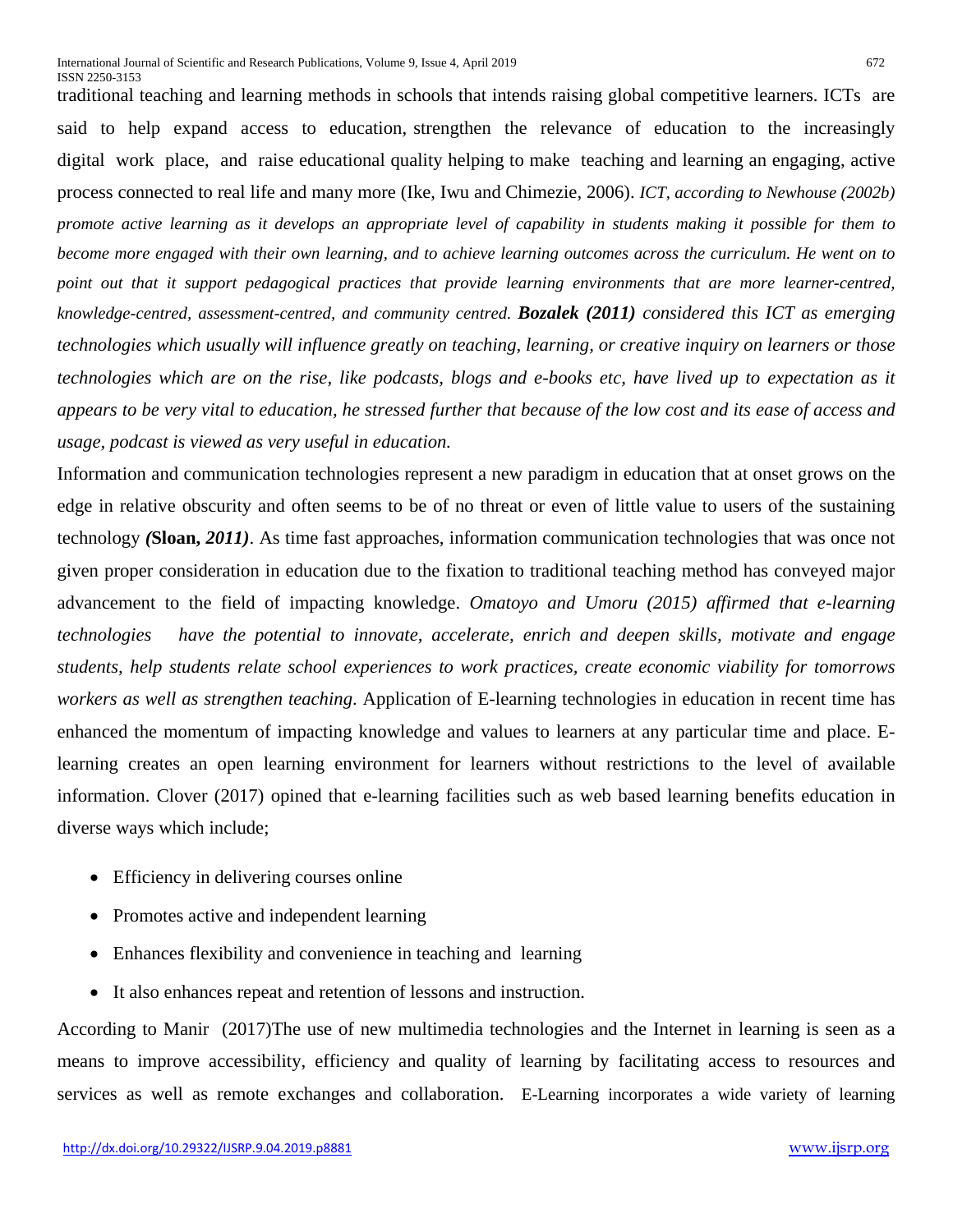strategies and technologies. It ranges from the way students utilize e-mails and accessing course work or materials online while following a course on campus o programmes offered entirely online (Abbas, Alhasan, & Hamza, 2015)

However, implementation of e-learning technologies is faced with myriads of challenges in teaching and learning especially in developing countries especially Nigeria. Due to so many negatives Nigeria political system, she could not afford broad access to all the emerging technologies in education to enable wide usage of e-learning facilities in universities (Manir, 2017). He further pinpointed that part of difficulties in the implementation of e-learning facilities include difficulties with computer operations, internet access, erratic power supply, inadequate skills, low literacy among others. Olutola and Olatoye (2015) in their study, identified various challenges of e-learning in tertiary institutions in the developing countries they are;

- Inadequate e-learning experts or manpower to train both staff and the students
- Malfunctioning of internet facilities in tertiary institutions
- Inability to afford e-learning technologies for teaching and learning in schools
- Inadequate power supply
- Inadequate funding for tertiary institutions
- Inadequate computers and laptops for teaching and learning.

Based on the standpoint of the information revolution technologies have brought through electronic means, education system which is committed equipping learners with skills for societal competence and survival, should implement use of trending or emerging technologies in curriculum delivery. Most especially in science, extensive research is highly needful for effective transfer of knowledge of learners. However, little of these elearning technologies are available utilized in educational systems of most developing countries to enhance teaching and learning of science. It is in this regard this study tends to determine the availability and utilization of E-learning technologies among science education students in tertiary institutions in Rivers State

## **Purpose of the study**

The principal purpose of the study was to investigate the availability and utilization of E-learning technologies among science education students in tertiary institutions in Rivers State. In definite terms, the study sought

- 1. To determine e-learning technologies available in the teaching and learning of science education in rivers state universities
- 2. To investigate how e-learning technologies are utilized in the teaching and learning of science education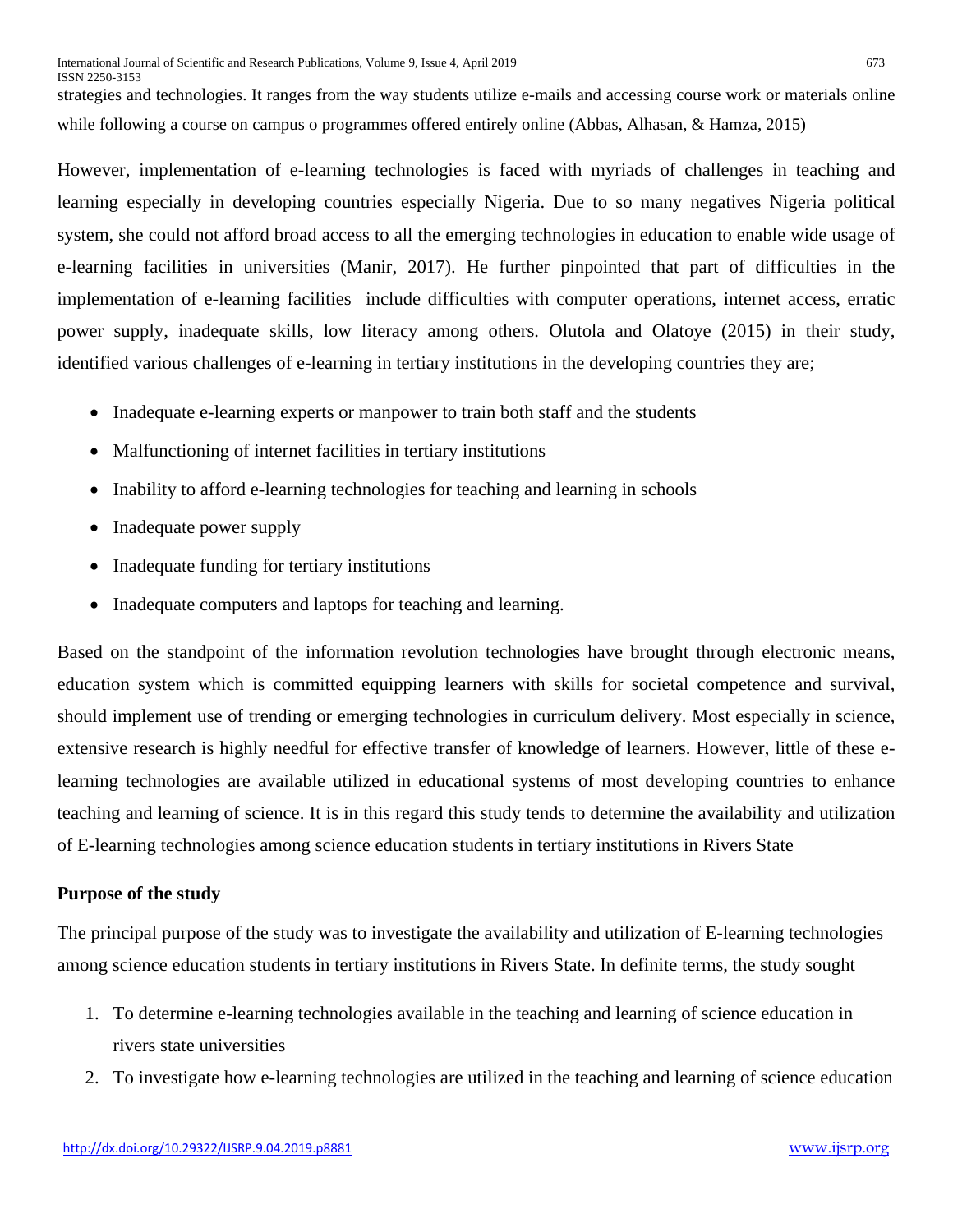3. Identify the challenges encountered in the utilization of e-learning technologies in the teaching and learning of science education in Rivers State Universities.

# **Research questions**

- 1. What are the e-learning technologies available in the teaching and learning of science education in Rivers State Universities?
- 2. In what ways are e-learning technologies are utilized in the teaching and learning of science education?
- 3. What are the challenges encountered in the utilization of e-learning technologies in the teaching and learning of science education in Rivers State Universities?

# **Hypotheses**

- There is no significant difference between the mean response of science education teachers and students on how e-learning technologies are utilized in the teaching and learning of science education
- There is no significant difference between the mean response of science education teachers and students on challenges encountered in the utilization of e-learning technologies in the teaching and learning of science education in Rivers State Universities.

# **Methodology.**

[http://dx.doi.org/10.29322/IJSRP.9.04.2019.p8881](http://dx.doi.org/10.29322/IJSRP.9.03.2019.p8881) [www.ijsrp.org](http://ijsrp.org/) Due to the fact that this study sought the opinion of a given population based on the research questions, descriptive survey research design was therefore adopted for the study. The sample size for the study was fifteen (15) science education teachers randomly selected at equal proportion from each of the three universities in Rivers State, while thirty (30) final year science education students were also sampled from the three Universities in Rivers State (Rivers State University, University of Port Harcourt and Ignatius Ajuru University of Education). The instrument used for the study was a questionnaire structured by the researcher based on each of the research questions. The instrument was titled "Availability and Utilization of E-learning Technologies in Science Education (AUETSE)" . The instrument was structured in four point rating scale of agreement, i.e (Strongly Agree, Agree, Disagree, Strongly Disagree) excluding research question one that was structured in Yes or No response. The validity of the instrument was carried out by two research experts in the department of science education in Ignatius Ajuru University of Education. The reliability of the instrument was determined using test- retest method. Twenty copies of the instrument were distributed to population of science education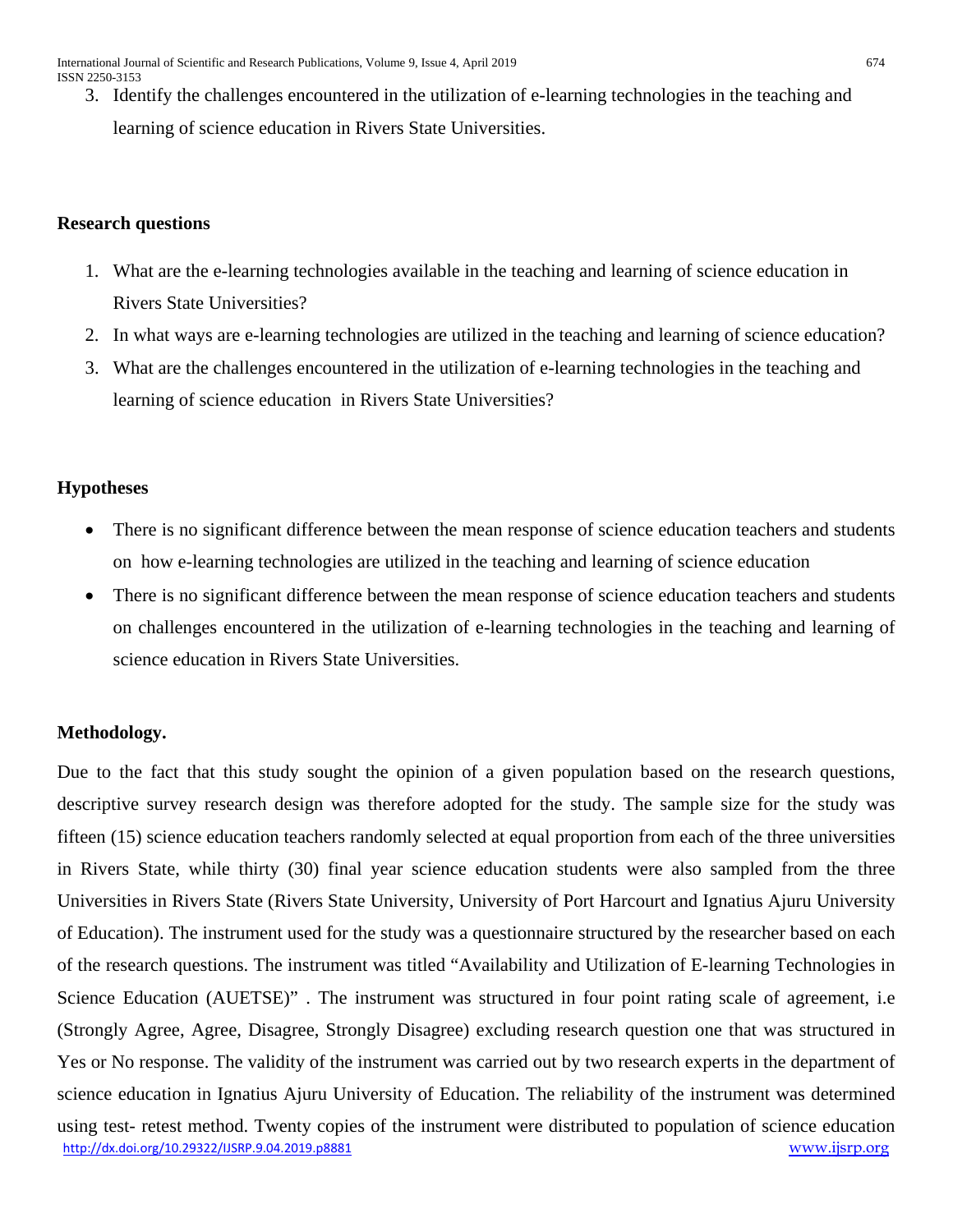teachers and students who were not included in the study on to different occasions. The result was correlated using Pearson Product Moment Correlation, and yielded a reliability coefficient of 0.63, which indicated that the instrument was reliable. The instrument were administered to the respondents and collected on the spot if it's available. The gathered data were analyzed using percentage, mean and standard deviation

## **Result and Discussion**

**Research Question 1:** What are the e-learning technologies available in the teaching and learning of science education in Rivers State Universities?

Table 1: **Mean response of science education teachers and students on e**-learning technologies available in the teaching and learning of science education in Rivers State Universities

|                |                              | Teachers $=15$        |               | Students=30                  |               |
|----------------|------------------------------|-----------------------|---------------|------------------------------|---------------|
| S/N            | <b>Items</b>                 | <b>Total Response</b> | <b>Remark</b> | <b>Total</b>                 | <b>Remark</b> |
|                |                              | $(\%)$                |               | <b>Response</b>              |               |
|                |                              |                       |               | $\left( \frac{0}{0} \right)$ |               |
|                | Overhead Projector           | 12(80.0)              | A             | 22 (73.3)                    | A             |
| $\overline{2}$ | E-books                      | 15(100.0)             | A             | 28 (93.3)                    | A             |
| 3              | Wi-fi/internet facilities    | 5(33.3)               | <b>NA</b>     | 18(60.0)                     | <b>NA</b>     |
| 4              | E-library                    | 10(66.7)              | A             | 16(53.3)                     | A             |
| 5              | E-mail                       | 15(100.0)             | A             | 24(80.0)                     | A             |
| 6              | Audio-visual aids            | (26.7)<br>4           | <b>NA</b>     | 8<br>(26.6)                  | <b>NA</b>     |
|                | Microphone                   | 11(73.3)              | A             | 16(53.3)                     | A             |
| 8              | Mobile phone                 | 15(100.0)             | A             | 30(100.0)                    | A             |
| 9              | <b>Educational softwares</b> | (20.0)<br>3           | <b>NA</b>     | (16.7)<br>5                  | <b>NA</b>     |
| 10             | Computers                    | (26.7)<br>4           | <b>NA</b>     | 11(36.7)                     | <b>NA</b>     |
| 11             | Teleconferencing             | (20.0)<br>3           | <b>NA</b>     | 2(6.7)                       | <b>NA</b>     |
| 12             | Computer laboratory          | (20.0)<br>3           | <b>NA</b>     | 5(16.7)                      | <b>NA</b>     |

**Field survey, 2018 \*A- Available, NA- Not Available** 

Table 1 contains science education teachers and students' mean response on the availability of **e**-learning technologies available in the teaching and learning of science education in Rivers State Universities. The study found that overhead projector, E-books, E-library, E-mail, microphone and mobile phone are available for use in the teaching of science education in Rivers State Universities. Whereas, Wi-Fi, audio-visuals aids, educational software, computers, teleconferencing and computer laboratory are not readily available for use in the teaching and learning of science education in Rivers State Universities.

**Research Question 2:** In what ways are e-learning technologies are utilized in the teaching and learning of science education?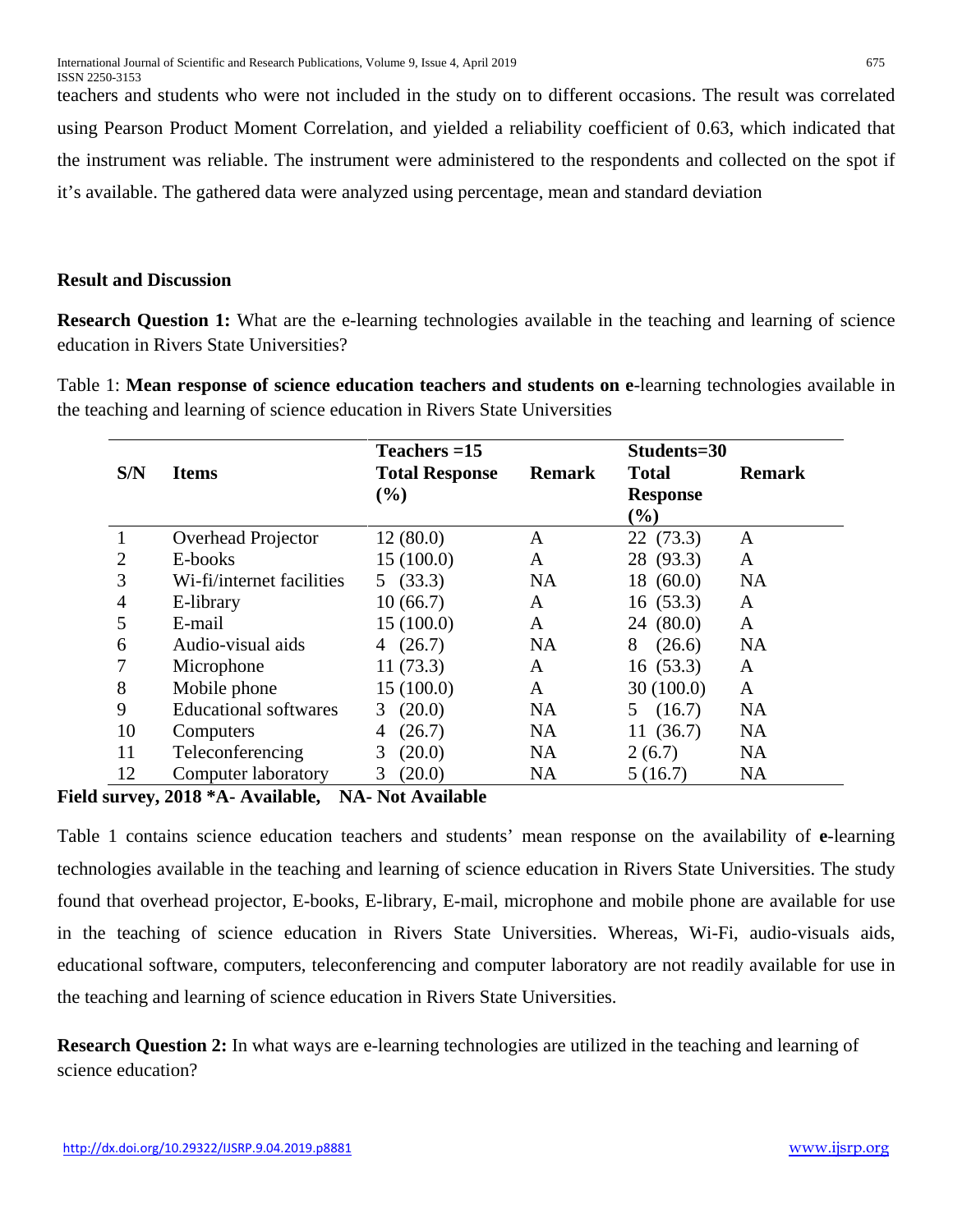|                |                               | Teachers=15 |      |               | <b>Students=30</b> |      |               |
|----------------|-------------------------------|-------------|------|---------------|--------------------|------|---------------|
| S/N            | <b>Items</b>                  | <b>Mean</b> | S.D  | <b>Remark</b> | <b>Mean</b>        | S.D  | <b>Remark</b> |
| $\mathbf{1}$   | Search for learning materials | 3.78        | 0.77 | Agreed        | 3.86               | 0.89 | Agreed        |
| 2              | Ease access to online         | 3.69        | 0.65 | Agreed        | 3.60               | 0.92 | Agreed        |
|                | information                   |             |      |               |                    |      |               |
| 3              | Public address                | 3.88        | 0.59 | Agreed        | 3.63               | 0.88 | Agreed        |
| $\overline{4}$ | Enhancing student             | 3.54        | 0.72 | Agreed        | 3.74               | 0.75 | Agreed        |
|                | understanding                 |             |      |               |                    |      |               |
| 5              | Broadening students' view     | 3.23        | 0.84 | Agreed        | 3.80               | 0.92 | Agreed        |
|                | of concepts                   |             |      |               |                    |      |               |
| 6.             | Facilitates teaching and      | 3.45        | 0.68 | Agreed        | 3.62               | 0.72 | Agreed        |
|                | learning process              |             |      |               |                    |      |               |
| 7.             | <b>Assignment and Project</b> | 3.68        | 0.87 | Agreed        | 3.60               | 0.69 | Agreed        |
|                | Works                         |             |      |               |                    |      |               |
| 8.             | Improving teaching mode       | 3.59        | 0.80 | Agreed        | 3.73               | 0.87 | Agreed        |
| 9              | Sharing of educational        | 3.41        | 0.68 | Agreed        | 3.59               | 1.00 | Agreed        |
|                | information.                  |             |      |               |                    |      |               |
| 10             | Increase students motivation  | 3.65        | 0.77 | Agreed        | 3.62               | 0.69 | Agreed        |
| 11             | Providing linkage between     | 3.70        | 0.92 | Agreed        | 3.50               | 0.78 | Agreed        |
|                | classroom and the world of    |             |      |               |                    |      |               |
|                | work                          |             |      |               |                    |      |               |
|                | <b>Grand Mean &amp; S.D</b>   | 3.60        | 0.75 |               | 3.66               | 0.83 |               |
|                | ald curvov 2018               |             |      |               |                    |      |               |

**Table 2: Mean response of science education teachers and students on ways are e-learning technologies are utilized in the teaching and learning of science education**

## **Field survey, 2018.**

Table 2 shows the mean responses of science education teachers and students on ways are e-learning technologies are utilized in the teaching and learning of science education. Based on the acceptance mean value of 2.50, both science education teachers and students indicated that; Search for learning materials (3.78 & 3.86), ease access to online information (3.69 & 3.60), public address (3.88 & 3.63), enhancing student understanding  $(3.54 \& 3.74)$ , broadening students' view of concepts  $(3.23 \& 3.80)$ , facilitates teaching and learning process (3.45 & 3.62), assignment and Project Works (3.68 & 3.60), improving teaching mode (3.59 & 3.73), sharing of educational information.  $(3.41 \& 3.59)$ , increase students motivation  $(3.65 \& 3.62)$ , providing linkage between classroom and the world of work (3.70 & 3.50) are ways are e-learning technologies are utilized in the teaching and learning of science education. This is confirmed by the findings of Manir (2017) who observed that the use of new multimedia technologies and the Internet in learning is seen as a means to improve accessibility, efficiency and quality of learning by facilitating access to resources and services as well as remote exchanges and collaboration

**Research Question 3**: What are the challenges encountered in the utilization of e-learning technologies in the teaching and learning of science education in Rivers State Universities?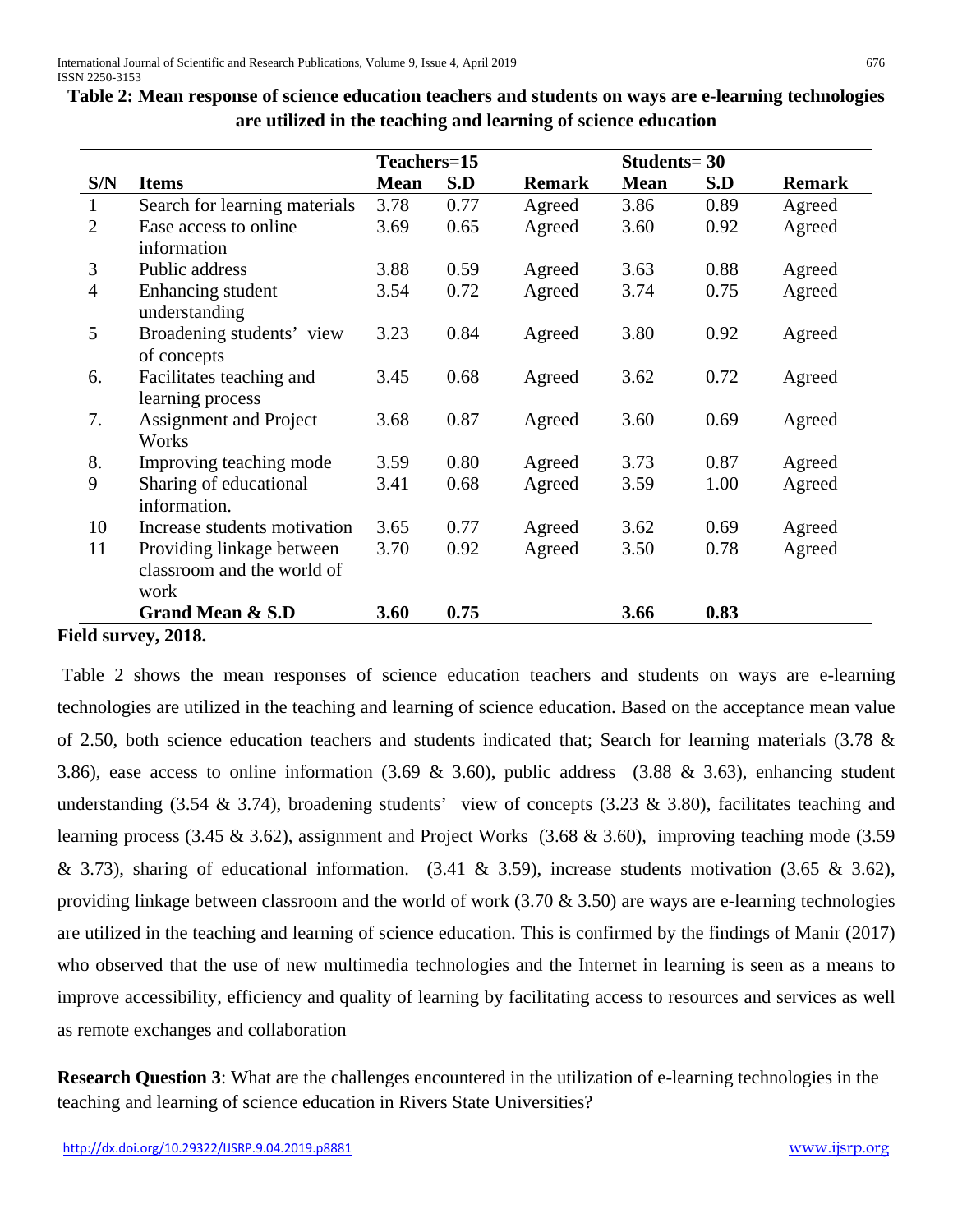**Table 3: Mean response science education teachers and students on challenges encountered in the utilization of e-learning technologies in the teaching and learning of science education**

|                |                                                        | Teachers=15 |      |               | Students = $30$ |      |               |
|----------------|--------------------------------------------------------|-------------|------|---------------|-----------------|------|---------------|
| S/N            | <b>Items</b>                                           | <b>Mean</b> | S.D  | <b>Remark</b> | <b>Mean</b>     | S.D  | <b>Remark</b> |
| 1.             | Erratic power supply                                   | 3.56        | 0.67 | Agreed        | 3.40            | 1.02 | Agreed        |
| 2.             | inadequacy of e-learning<br>facilities                 | 3.44        | 0.93 | Agreed        | 3.82            | 0.76 | Agreed        |
| 3.             | technical<br>Inadequate<br>know-how                    | 3.63        | 0.80 | Agreed        | 3.55            | 0.82 | Agreed        |
| 4.             | Lack of ICT competence                                 | 3.29        | 0.71 | Agreed        | 3.53            | 0.71 | Agreed        |
| 5.             | of<br>basic<br>school<br>Lack<br>electrical facilities | 3.65        | 0.80 | Agreed        | 3.41            | 0.83 | Agreed        |
| 6              | Ignorance                                              | 3.31        | 0.91 | Agreed        | 3.60            | 0.69 | Agreed        |
| $\overline{7}$ | High cost of e-learning<br>facilities                  | 3.86        | 0.74 | Agreed        | 3.09            | 0.58 | Agreed        |
| 8              | Lack of good maintenance<br>of e-learning technologies | 3.50        | 0.87 | Agreed        | 3.64            | 1.03 | Agreed        |
|                | <b>Grand Mean &amp; S.D</b>                            | 3.53        | 0.80 |               | 3.50            | 0.81 |               |
|                | 1.1 <i>amman</i> 2019                                  |             |      |               |                 |      |               |

**Field survey 2018.**

Table 3 presents mean response science education teachers and students on challenges encountered in the utilization of e-learning technologies in the teaching and learning of science education in Rivers State Universities. Based on mean level of agreement, respondent showed that rratic power supply  $(3.56 \&)$ , inadequacy of e-learning facilities (3.44  $\&$  3.82), inadequate technical know-how (3.63  $\&$  3.55), lack of ICT competence (3.29  $\&$  3.53), lack of basic school electrical facilities (3.65  $\&$  3.41), ignorance (3.31  $\&$  3.60), high cost of e-learning facilities (3.86 & 3.09), lack of good maintenance of e-learning technologies (3.50 & 3.64), are challenges encountered in the utilization of e-learning technologies in the teaching and learning of science education in Rivers State Universities. This finding is in conformity with Olutola and Olatoye (2015) who identified various challenges of e-learning in tertiary institutions in the developing countries which includes inadequate e-learning experts or manpower to train both staff and the students, malfunctioning of internet facilities in tertiary institutions, inadequate computers and laptops for teaching and learning and inadequate power supply.

## **Hypothesis**

**Ho1;** There is no significant difference between the mean response of science education teachers and students on how e-learning technologies are utilized in the teaching and learning of science education

# **Table 4. z-test analysis on the mean response of science education teachers and students on how elearning technologies are utilized in the teaching and learning of science education.**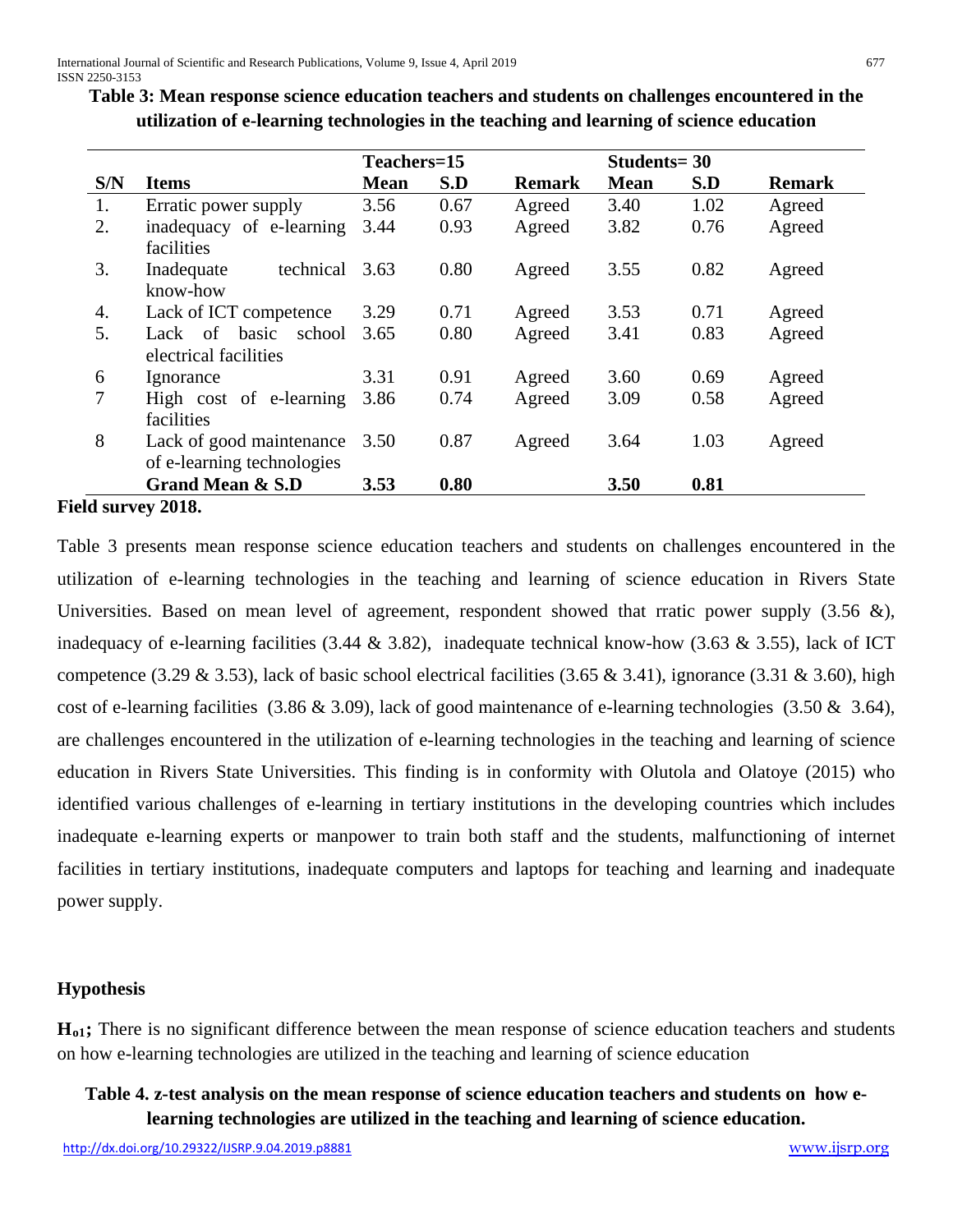International Journal of Scientific and Research Publications, Volume 9, Issue 4, April 2019 678 ISSN 2250-3153

| <b>Groups</b>   | <b>Mean</b> | S.D  | N  | Lev. | of z-crit | z-cal | <b>Remark</b> |
|-----------------|-------------|------|----|------|-----------|-------|---------------|
| <b>Teachers</b> | 3.60        | 0.75 | 15 | sig  |           |       |               |
|                 |             |      |    | 0.05 | 1.96      | 0.23  | Fail<br>to    |
|                 |             |      |    |      |           |       | reject        |
| <b>Students</b> | 3.66        | 0.83 | 30 |      |           |       |               |

Table 4 present the z-test analysis on the mean response of science education teachers and students on how elearning technologies are utilized in the teaching and learning of science education. It is seen that at 0.05 level of significance, z-critical was 1.96. The comparism of the mean and standard deviation using z-test resulted to z-calculated value of 0.23. Therefore since the obtained z- crit is higher than the z- cal, the hypothesis failed to reject.

**Ho2;** There is no significant difference between the mean response of science education teachers and students on challenges encountered in the utilization of e-learning technologies in the teaching and learning of science education in Rivers State Universities.

**Table 5. Z-test analysis on the mean response of science education teachers and students on challenges encountered in the utilization of e-learning technologies in the teaching and learning of science education.**

| <b>Groups</b>   | <b>Mean</b> | S.D  | N  | Lev. | of z-crit | z-cal | <b>Remark</b> |
|-----------------|-------------|------|----|------|-----------|-------|---------------|
|                 |             |      |    | sig. |           |       |               |
| Teachers 3.53   |             | 0.80 | 15 |      |           |       |               |
|                 |             |      |    | 0.05 | 1.96      | 0.12  | Fail<br>to    |
|                 |             |      |    |      |           |       | reject        |
| <b>Students</b> | 3.50        | 0.81 | 30 |      |           |       |               |

Table 4 present the z-test analysis on the mean response of science education teachers and students on challenges encountered in the utilization of e-learning technologies in the teaching and learning of science education. It also obvious from the table that at 0.05 level of significance, z-critical was 1.96. The comparism between the means and standard deviations using z-test resulted to z-calculated value of 0.12. Therefore since the obtained z-crit is higher than the z-cal, the hypothesis failed to reject.

## **Conclusion**

The study concludes based on the findings that certain information and communication technologies that is efficient in the teaching and learning such as computer, computer laboratory, Wi-Fi and soon are not readily available for teaching and learning purposes for science education students. Whereas, ICT tools like microphone, overhead projector, phones, e-library among others are available for use.

[http://dx.doi.org/10.29322/IJSRP.9.04.2019.p8881](http://dx.doi.org/10.29322/IJSRP.9.03.2019.p8881) [www.ijsrp.org](http://ijsrp.org/) Also drawing from the findings of the study, it was concluded that various ways ICT tools are utilized in the teaching and learning of science education involves, search for learning materials, ease access to online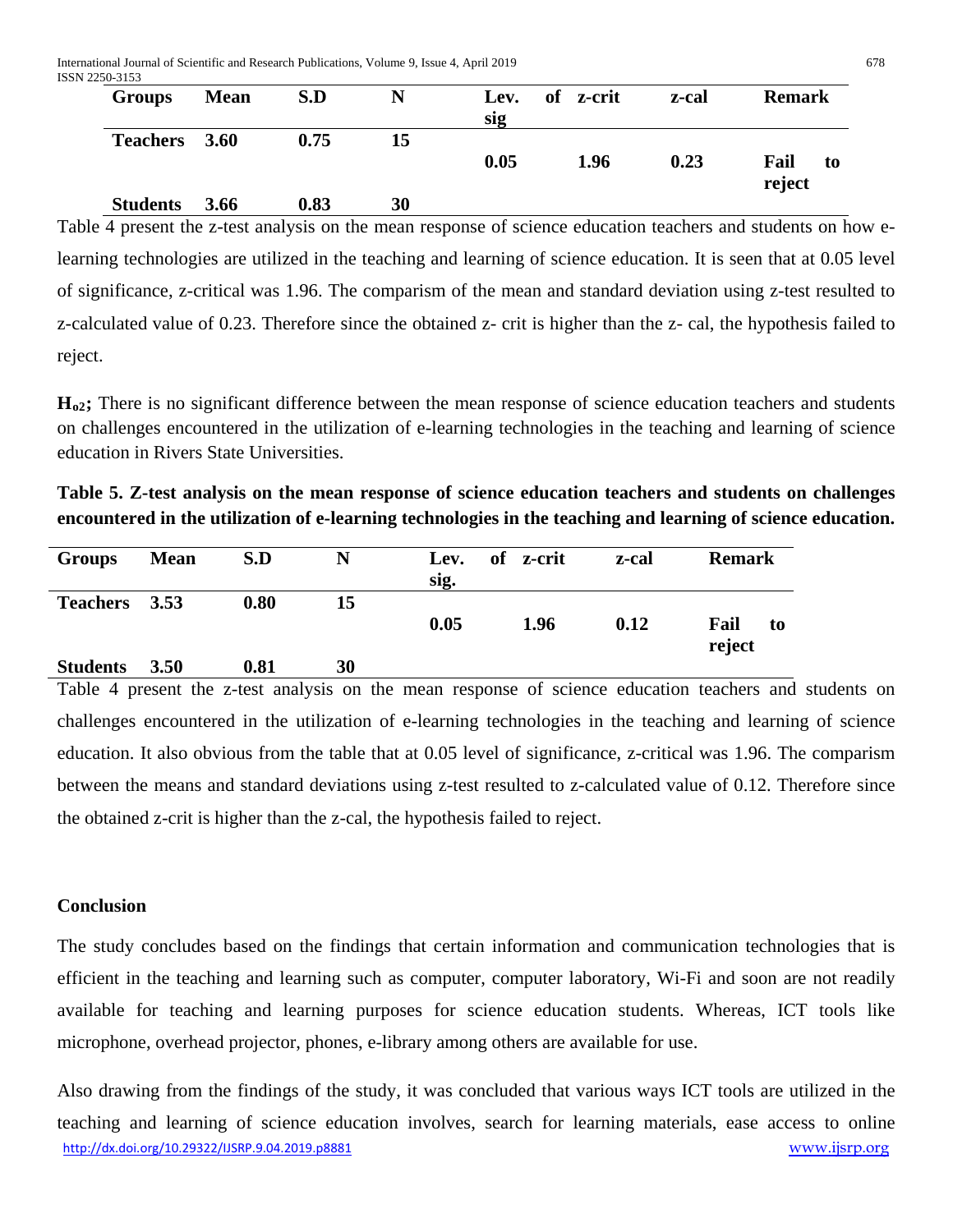information, public address, enhancing student understanding, broadening students' view of concepts, facilitates teaching and learning process, assignment and Project Works, improving teaching mode, sharing of educational information, increase students motivation, providing linkage between classroom and the world of work and many more

The study also found that certain factors militate against the effective utilization of ICT facilities in the teaching and learning of science education which includes erratic power supply , inadequacy of e-learning facilities, inadequate technical know-how , lack of ICT competence, lack of basic school electrical facilities, ignorance, high cost of e-learning facilities, lack of good maintenance of e-learning technologies.

#### **Recommendations**

The researcher recommends the following based on the result of the study.

- Tertiary institutions should make information and communication technologies available for use in the teaching and learning of science education as this will equip learners with updated issues in the fields of science.
- Teachers should engage the usage of information and communication technologies in the class in other to get upcoming science fit for the demands of the contemporary society.
- Tertiary institutions should make learning environment favourable for the usage of information and communication technologies at any given time without any hindrance.

#### References

- Abbas, M., Alhasan, A., & Hamza, U.M. (2015). Perceived Ease of Use and Utilization of E-learning Technologies by Academic Staff in Federal College of Education Zaria*. IOSR Journal of Humanities and Social Science (IOSR-JHSS) 20(4), 41-46.*
- Atsumbe, B. N. Raymond, E. & Enoch, E. B. (2012). Availability and Utilization of e-Learning Infrastructures in Federal University of Technology, Minna. *Journal of education and practice 3(13),56-64.*
- Clover, I. (2017). Advantages and Disadvantages of E-Learning. E-learning Basics. Also available <https://elearningindustry.com/advantages-and-disadvantages-of-e> learning
- Ike, G.A, Iwu, A.O & Chimezie, O.S (2006) *Perspective on educational technology*. Owerri, Peace Publishers Ltd.
- Manir, K.A (2017). Problems, Challenges and Benefits of Implementing E-learning in Nigerian Universities: An Empirical Study. *International Journal of Emerging Technologies in Learning 4(1), 66-69.*